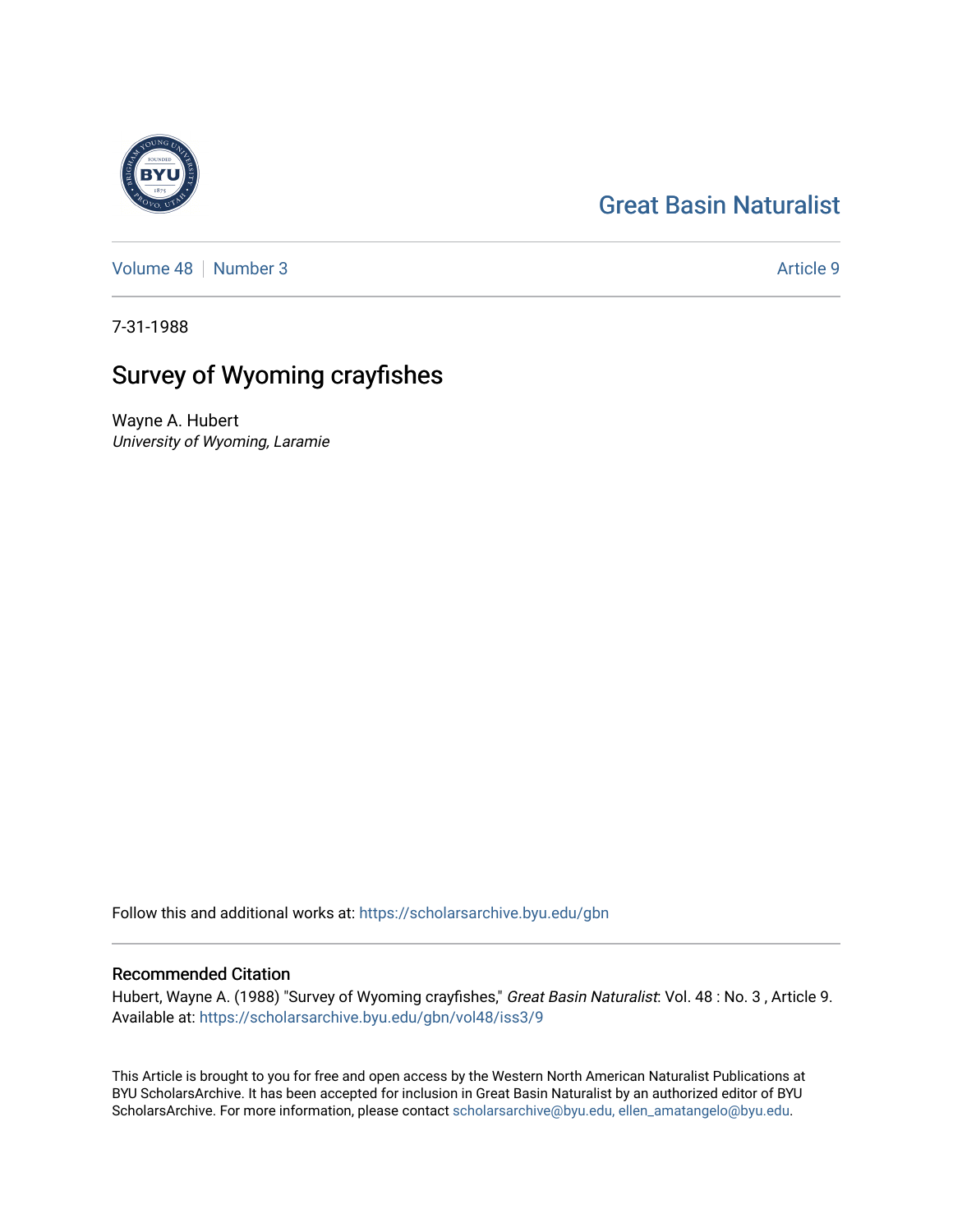### SURVEY OF WYOMING CRAYFISHES

#### Wayne A. Hubert

Abstract. —Collections of crayfish by Wyoming Game and Fish Department biologists and University of Wyoming staff in 1985-1987 included five species: Pacifastacus gamhelii, the only species found in the Snake River and Bear River drainages of western Wyoming; Orconectes neglectus neglectus, collected from one reservoir in the South Platte River drainage in southeastern Wyoming (its first reported occurrence in the state); O. *immunis* and O. virilis, widespread east of the Continental Divide and in the Green River drainage of southwestern Wyoming; and Cambarus diogenes diogenes, collected from a tributary of the North Platte River in eastern Wyoming.

The introduction of Orconectus rusticus into Wisconsin and the subsequent ecological and fisheries management problems have heightened awareness of the potential ad verse impacts of exotic crayfish (Lodge et al. 1985). In Wyoming, crayfish are considered valuable fish forage in most waters where they occur, but several potential problems with introduced crayfish are of concern to fisheries managers. They include possible impacts on native species (Schwartz et al. 1963, Bouchard 1976), possible forage imbalance in some trout fisheries (Hepworth and Duffield 1987), and the loss of aquatic macrophytes in aquatic sys tems where plants are ecologically important (Dean 1969, Lodge et al. 1985). Since no in ventory of the crayfish species in Wyoming had been conducted, the Wyoming Game and Fish Department (WGFD) began one in 1985. <sup>I</sup> describe the information obtained on occurrence and distribution of crayfish species in Wyoming.

### **METHODS**

Fishery biologists with WGFD were asked to collect and preserve cravfish found bv them in 1985, 1986, and 1987. Collections were generally made during the performance of other assigned tasks on particular waters. Written instructions were provided to each biologist for preservation, labeling of specimens, and site identification. Diagrams of first-forms males were also provided, with in structions for identifying males and instructions to collect only males. Specimen jars.

alcohol, and labels were provided to the biologists.

Collections were transferred to the University of Wyoming Department of Zoology and Physiology for storage and identification. Identifications follow Hobbs (1976).

## Results and Discussion

#### **Occurrence**

Five species of crayfish were found: Pacifastacus gambelii, Orconectes neglectus neglectus, O. iinmunis, O. virilis, and Cambarus diogenes diogenes (Table 1). This was the first record of O. neglectus neglectus in Wyoming (Williams 1954, Hobbs 1976).

#### Distributions

The only species collected in both the Snake River and the Bear River drainages was Pacifastacus gamhelii. It is probably endemic to these drainages in Wvoming (Hobbs 1976, Johnson 1986).

Two species, *Orconectes immunis* and O. virilis, were collected in the Green River drainage in southeastern Wyoming. Orconectes virilis was reported to occur in Flaming Gorge Reservoir by Johnson (1986), but this was the first report of O. immunis in the watershed. Both species were in collections from Flaming Gorge Reservoir in Wyoming; however, O. immunis was collected only at the upstream end of the reservoir and was the only species found in the drainage up stream from the reservoir. Both species were introduced into the Colorado River drainage,

<sup>&</sup>lt;sup>1</sup>Wyoming Cooperative-Fish and Wildlife- Research Unit, University of Wyoming, Laramie, Wyoming 82071. The Unit is jointly supported by the University of Wyoming, the Wyoming Came and Fish Department, and the U.S. Fish and Wildlife Service.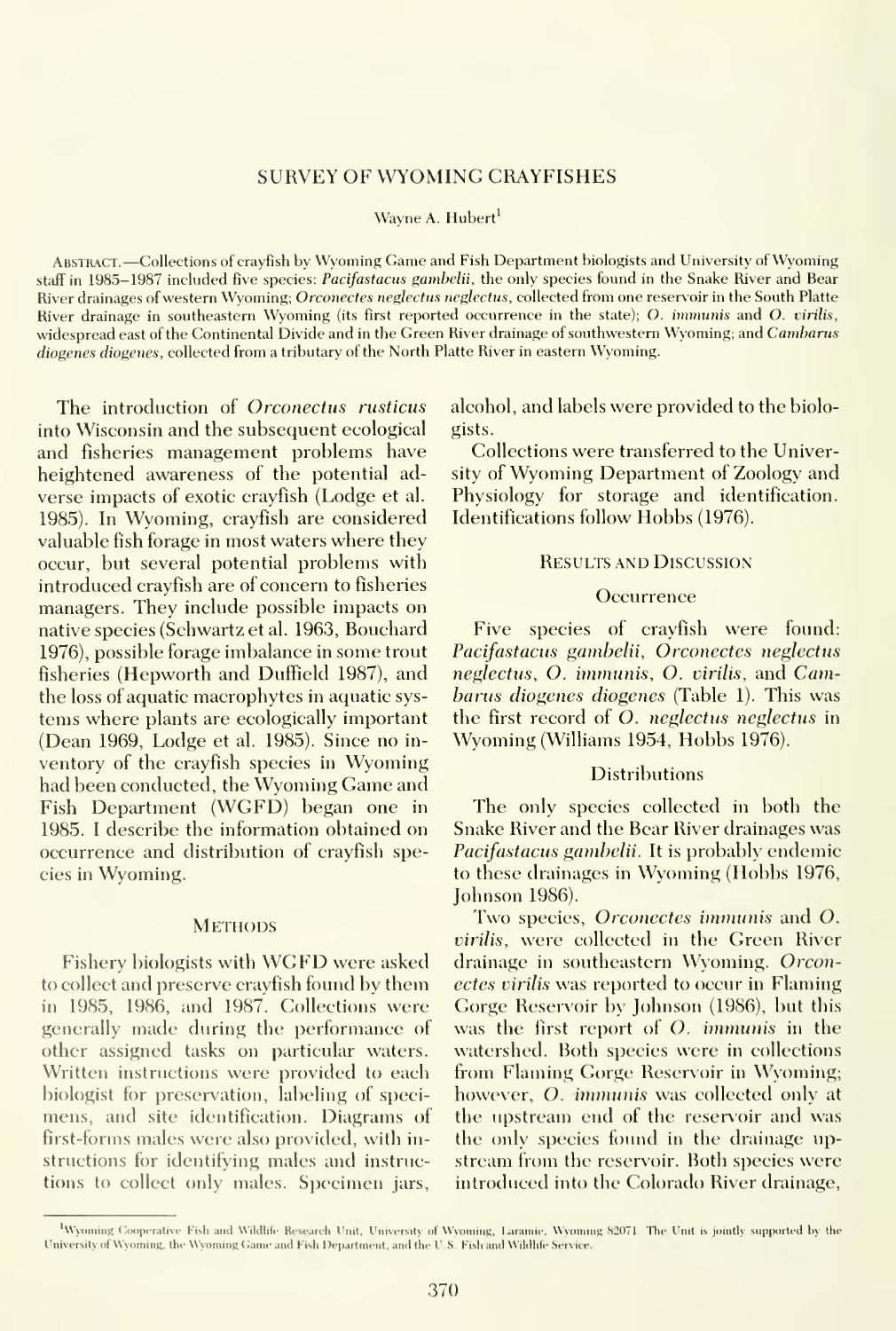| Drainage                   | County                 | Site                                                                                                | <b>Species</b>                                                                                        |
|----------------------------|------------------------|-----------------------------------------------------------------------------------------------------|-------------------------------------------------------------------------------------------------------|
| <b>Snake River</b>         | <b>Teton</b>           | <b>Teton Valley Ranch spring</b><br><b>Polecat Creek</b>                                            | P. gambelii<br>P. gambelii                                                                            |
| <b>Bear River</b>          | Uinta                  | <b>Woodruff Reservoir</b><br><b>Bear River</b><br>Sulphur Creek                                     | P. gambelii<br>P. gambelii<br>P. gambelii                                                             |
| <b>Green River</b>         | Sublette<br>Sweetwater | <b>Big Sandy Reservoir</b><br><b>Flaming Gorge Reservoir</b>                                        | O. <i>immunis</i><br>O. <i>immunis</i><br>O. virilis                                                  |
|                            |                        | <b>Green River</b>                                                                                  | O. <i>immunis</i>                                                                                     |
| North Platte River         | Albany                 | Lake Hattie<br>Alsop Lake<br>Lezenbee Lake<br>Huck Finn Pond<br><b>Rock Creek</b>                   | O. <i>immunis</i><br>O. <i>immunis</i><br>O. <i>immunis</i><br>O. <i>immunis</i><br>O. <i>immunis</i> |
|                            | Carbon                 | Seminoe Reservoir<br>North Platte River                                                             | O. <i>immunis</i><br>O. immunis                                                                       |
|                            | Goshen                 | Hawk Springs Reservoir<br><b>Horse Creek</b>                                                        | O. <i>immunis</i><br>O. <i>immunis</i><br>O. virilis<br>C. diogenes                                   |
|                            | Natrona                | Alcova Reservoir<br>Barbe Pond<br>Kendrick Canal                                                    | O. <i>immunis</i><br>O. virilis<br>O. <i>immunis</i><br>$O.$ <i>pirilis</i>                           |
|                            | Platte                 | <b>Festo Lake</b><br>Joe Johnson Reservoir                                                          | O. <i>immunis</i><br>O. <i>immunis</i>                                                                |
| South Platte River         | Laramie                | <b>Sloans Lake</b>                                                                                  | O. <i>immunis</i><br>O. virilis                                                                       |
|                            |                        | <b>Wyoming Travel</b><br><b>Commission Pond</b><br>Crystal Lake Reservoir                           | O. <i>immunis</i><br>O. neglectus                                                                     |
| <b>Belle Fourche River</b> | Campbell<br>Crook      | <b>Gillette Fishing Lake</b><br>Keyhole Reservoir<br>Sundance Pond                                  | O. <i>immunis</i><br>O. immunis<br>O. <i>immunis</i>                                                  |
| <b>Powder River</b>        | Johnson                | <b>Todd Reservoir</b><br><b>Sandstone Draw Reservoir</b><br><b>Sand Creek</b><br><b>Shell Creek</b> | O. virilis<br>O. <i>immunis</i><br>O. <i>immunis</i><br>O. immunis                                    |
| <b>Big Horn River</b>      | Freemont               | <b>Boysen Reservoir</b><br><b>Maverick Pond</b><br><b>Wind River</b><br>Popo Agie River             | O. <i>immunis</i><br>O. <i>immunis</i><br>O. <i>immunis</i><br>O. <i>immunis</i><br>O. virilis        |
|                            | Park                   | Lily Lake                                                                                           | O. <i>immunis</i>                                                                                     |

TABLE 1. Crayfish collection sites and species of the genera Cambarus, Orconectes, and Pacifastacus found in Wyoming, 1985-1987.

where no native crayfish were known (Johnson 1976).

East of the Continental Divide in the North Platte River drainage, O. immunis was the most commonly collected species. Orconectes virilis was also collected at scattered locations. Cambarus diogenes diogenes was found in one stream, Horse Creek, a tributary to the North

Platte River in eastern Wyoming. All three species are probably endemic to Wyoming east of the Continental Divide (Crocker and Barr 1968).

In the South Platte River drainage in southeastern Wyoming, Orconectes neglectus neglectus was collected from Crystal Lake Reservoir at the headwaters of the Crow